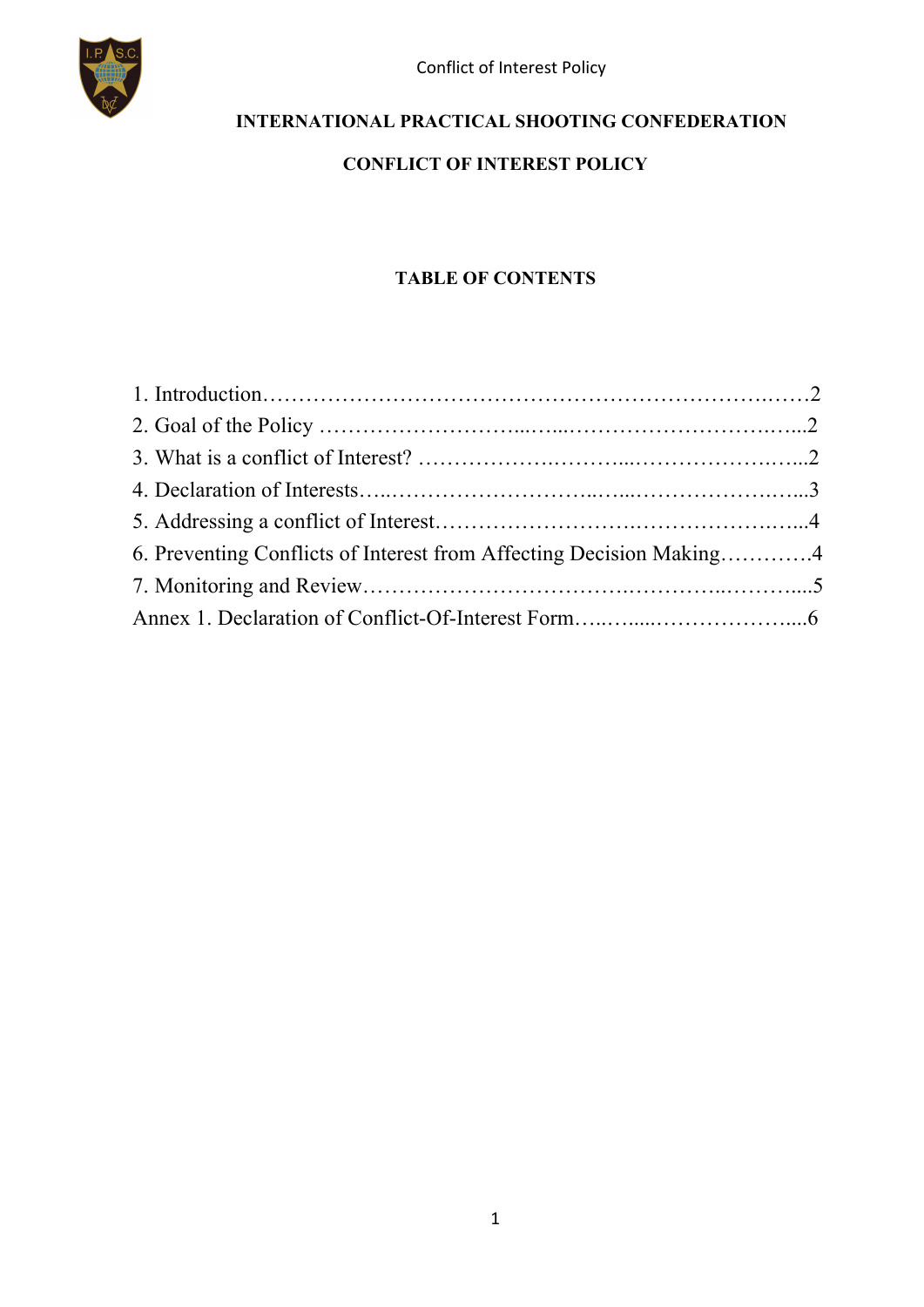

#### **1. Introduction**

IPSC is committed to the highest possible standards of openness, probity and accountability as well as conducting business in a manner that ensures business judgment and decision making is not influenced by undue personal interests.

We are expected to act impartially and objectively, and to take steps to avoid any conflict of interest arising as a result of the membership of, or association with, other organizations or individuals.

When the personal interests of members of the IPSC Executive Council, IPSC Committees, Officials and employees (hereinafter referred to as the "Party" or "Parties"), either influence, have the potential to influence, or are perceived to influence their decision making at IPSC, a conflict-of-interest situation results.

This Policy explains the relevant principles and rules for preventing or managing conflicts of interest and how such principles and rules are to be implemented.

# **2. Goal of the Policy**

This Policy explains IPSC's position regarding conflicts and potential conflicts of interest that may arise during our activities. It also serves to raise awareness about conflicts and to provide guidance on how to manage conflict of interests so that the Parties can act in the best interests of IPSC.

#### **3. What is a Conflict of Interest?**

Conflicts of interest may arise where a Party's personal, family or business interests or loyalties conflict or appear to conflict with those of IPSC. Such conflicts may create problems such as inhibiting free discussions or impair the ability to act or think objectively. This may result in actions or decisions that are not in IPSC's best interests. Even where a Party has acted impartially a perceived conflict of interest can be damaging to IPSC's reputation.

Examples of potential conflicts of interest include, but are not limited to:

• Awarding a contract to an organization or individual in which a Party has a financial interest or personal connection.

• Having personal or business dealings with organizations which detract from the aims of IPSC.

• Using IPSC facilities to pursue personal business, commercial or consulting activities.

• Personal or close-family involvement in an organization that is attempting to obtain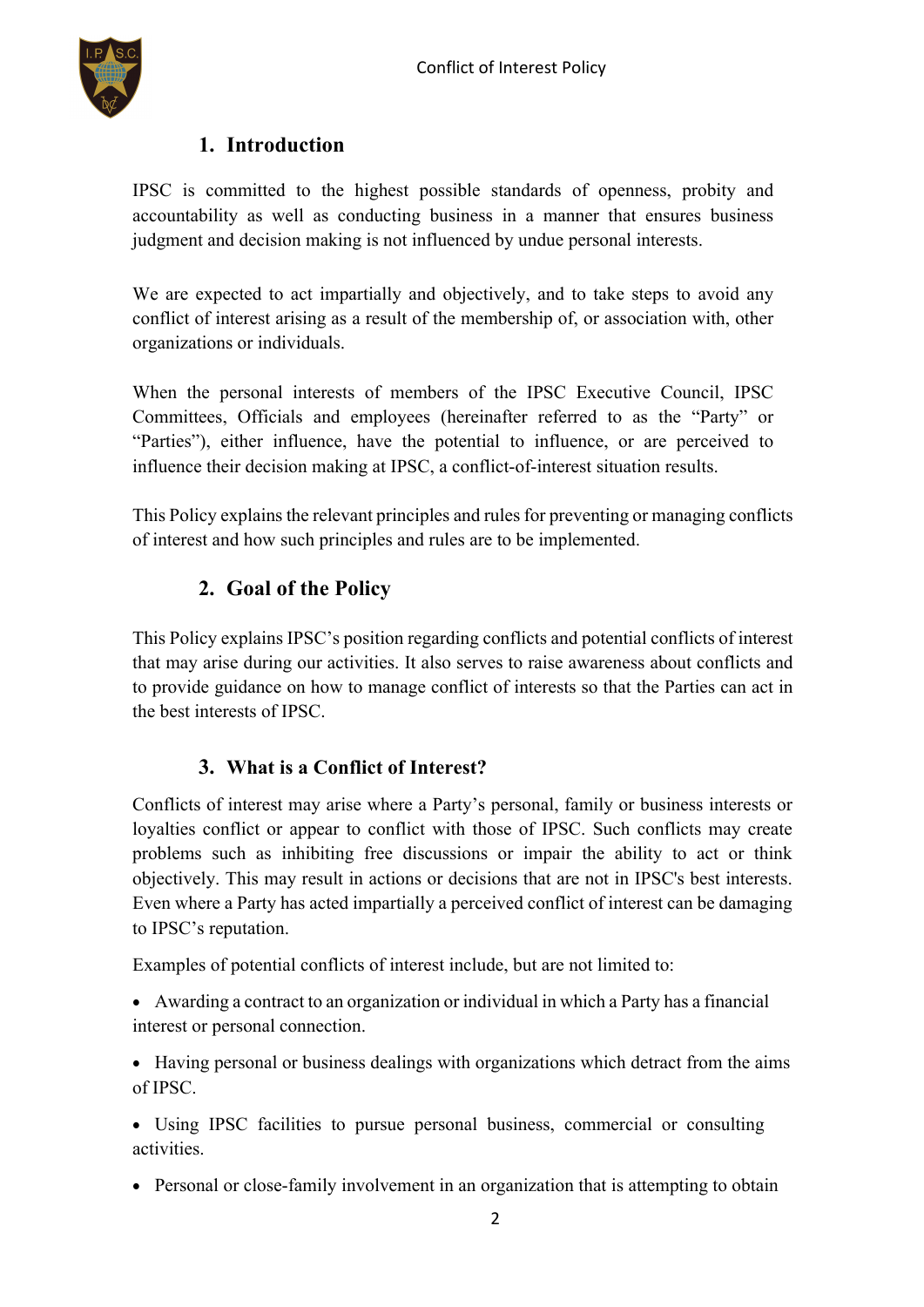#### Conflict of Interest Policy



a contract or business with IPSC, and you are involved in the pricing or placing of the contract.

All Parties working on any new key projects/procurements/sponsorships etc. should be asked for declarations of any Conflicts of Interest at the outset. 'Nil' declarations should be made where there are none, with both positive and negative declarations recorded in the relevant system.

IPSC recognizes that as we carry out our activities, conflicts of interest may arise. We need to be able to identify and manage these conflicts to reduce the risk of any actual or perceived wrongdoing.

### **4. Declaration of Interests**

IPSC understands that avoiding a conflict of interest may not always be possible or practical. The required action for a Party who does not or cannot avoid a conflict of interest is to disclose it.

Having a conflict of interest is not necessarily wrong. However, it can become a problem or a legal matter if a Party tries to influence the outcome of business dealings for direct or indirect personal benefit. This is why transparency, in the form of disclosure, is critical and helps to protect the integrity and reputation of IPSC the Party.

The onus is upon each of us, as Parties of a recognized International Sport Confederation, to declare any actual or potential conflict of interest at the earliest opportunity. It is not the responsibility of IPSC to seek this out.

To manage the identification of potential conflicts of interest all Parties are required upon election/appointment to complete a Declaration of Interest Form. On an annual basis each Party may be required to review and update the declaration of conflicts of interest.

Parties should declare in respect of themselves and their immediate family (spouse/partner, children, and parents) the following interests:

Membership or involvement with sports club and/or governing bodies of sport

Membership or involvement with other organizations that might be eligible to apply to IPSC for financial support

Commercial interests in companies and organizations that may undertake business with IPSC

Secondary employments that may impact the Party's ability to prioritize work at IPSC.

Where Parties are unsure about whether they should declare an interest, they should seek guidance from the IPSC administrative office. However, as a general guide, they should ask themselves "Would the reputation of IPSC and my own reputation be damaged if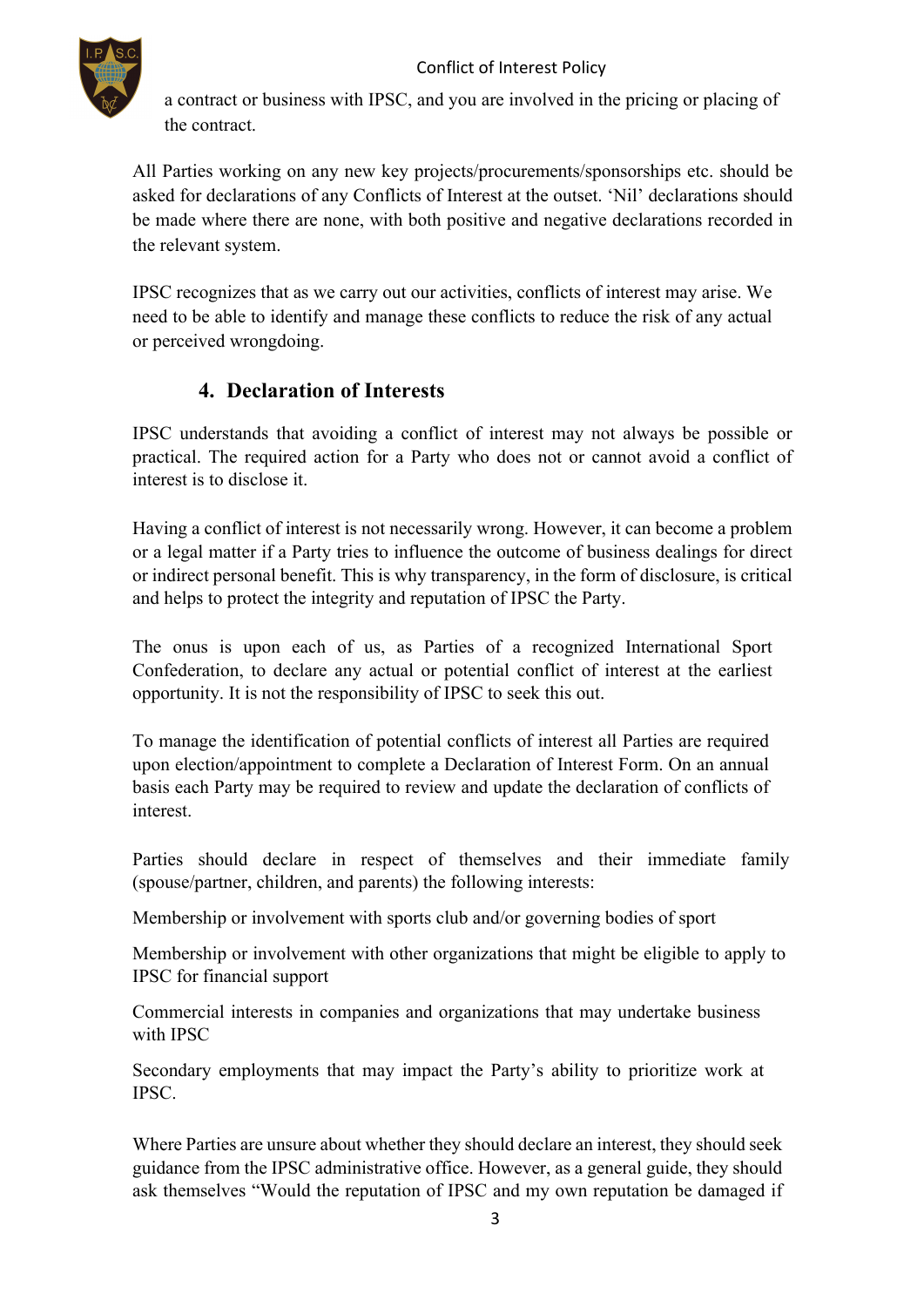

this was reported in a national newspaper?" "Is my flexibility or capability to prioritise IPSC work affected by this activity?"

Parties are responsible for amending their declarations of interests as soon as possible following any change in their circumstances and for reviewing their declaration of interests at least annually regardless of any changes in circumstances.

# **5. Addressing a Conflict of Interest**

Addressing a conflict of interest is the process of identifying and implementing strategies and practices to minimize the risks associated with the disclosed conflict of interest. One example: if a Party's spouse is a Senior Executive at a potential IPSC sponsor, the IPSC Administration may decide the best way to mitigate potential risks to the interests and reputation of IPSC is to exclude the Party from any role where he/she can make decisions about or influence the outcome of that sponsor's activities.

Addressing a conflict of interest is the responsibility of the IPSC Secretary. Specifically, IPSC expects the Secretary to:

- Treat the information disclosed by Party with appropriate confidentiality and without bias
- Fairly evaluate the conflict-of-interest situation disclosed by the Party, including the risks to the business interests and reputation of IPSC
- Seek guidance if needed from the Executive Council and Disciplinary Committee
- Make a pragmatic decision to address the conflict of interest so that risks to IPSC are minimized and the personal interests of the Party are protected as far as possible
- Communicate the decision and its reasoning to the Party and follow up to ensure the individual understands and complies with it
- Retain documentation of the decision using the standard Conflict of Interest Form and provide a copy to the Party.

Many conflicts of interest situations can be addressed in a simple and mutually acceptable manner; pro-active, open dialogue between the IPSC Administration and the relevant Party is essential to support this outcome.

# **6. Preventing Conflicts of Interest from Affecting Decision Making**

IPSC expects the affected Party to be absent from any part of any meeting where an issue affecting him/her is discussed or decided - the individual should not vote or be counted in deciding whether a meeting is quorate.

Withdrawing from decision making means withdrawing when the initial discussions and decisions take place, and from any subsequent discussion or decision making on the issue.

No Party should vote on a question in which he/she has a direct personal or pecuniary interest not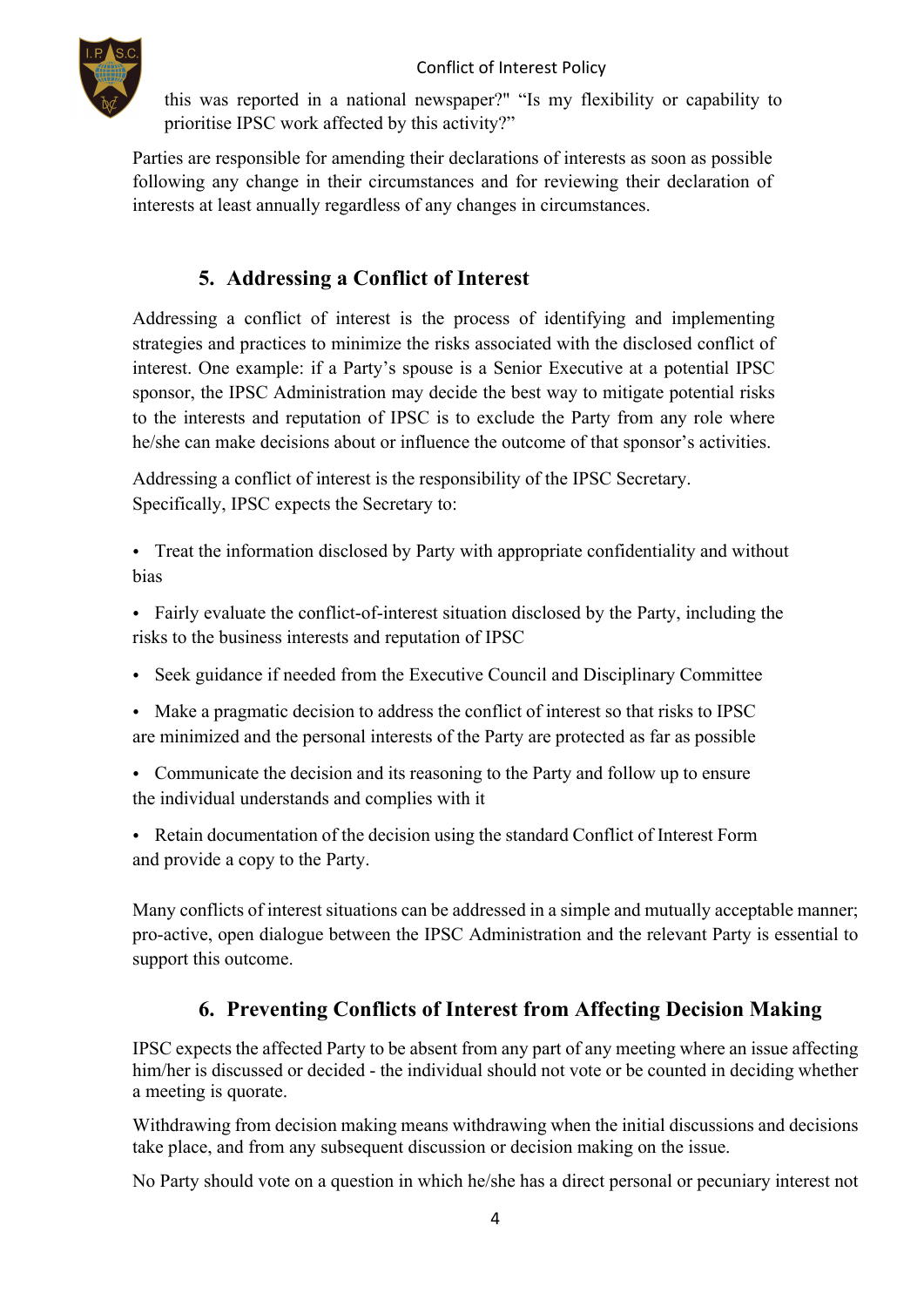#### Conflict of Interest Policy



common to other members of the organization. For example, if a motion proposes that the organization enter a contract with a commercial firm of which the Party is an officer and from which contract, he/she would derive personal pecuniary profit, the Party should abstain from voting on the motion. However, no Party can be compelled to refrain from voting in such circumstances.

# **7. Monitoring and Review**

All newly elected/appointed Parties will be asked upon joining to complete a declaration of conflicts of interest form.

Additionally, on an annual basis, each Party may be required to review and update the declaration of conflicts of interest.

IPSC's internal and external auditors may periodically review our declaration of interest forms to assess whether we are properly managing our conflicts of interest.

Additional declarations may be requested in the event of Parties working on any new key projects/procurements/sponsorships etc. at the outset. 'Nil' declarations should be made where there are none, with both positive and negative declarations recorded.